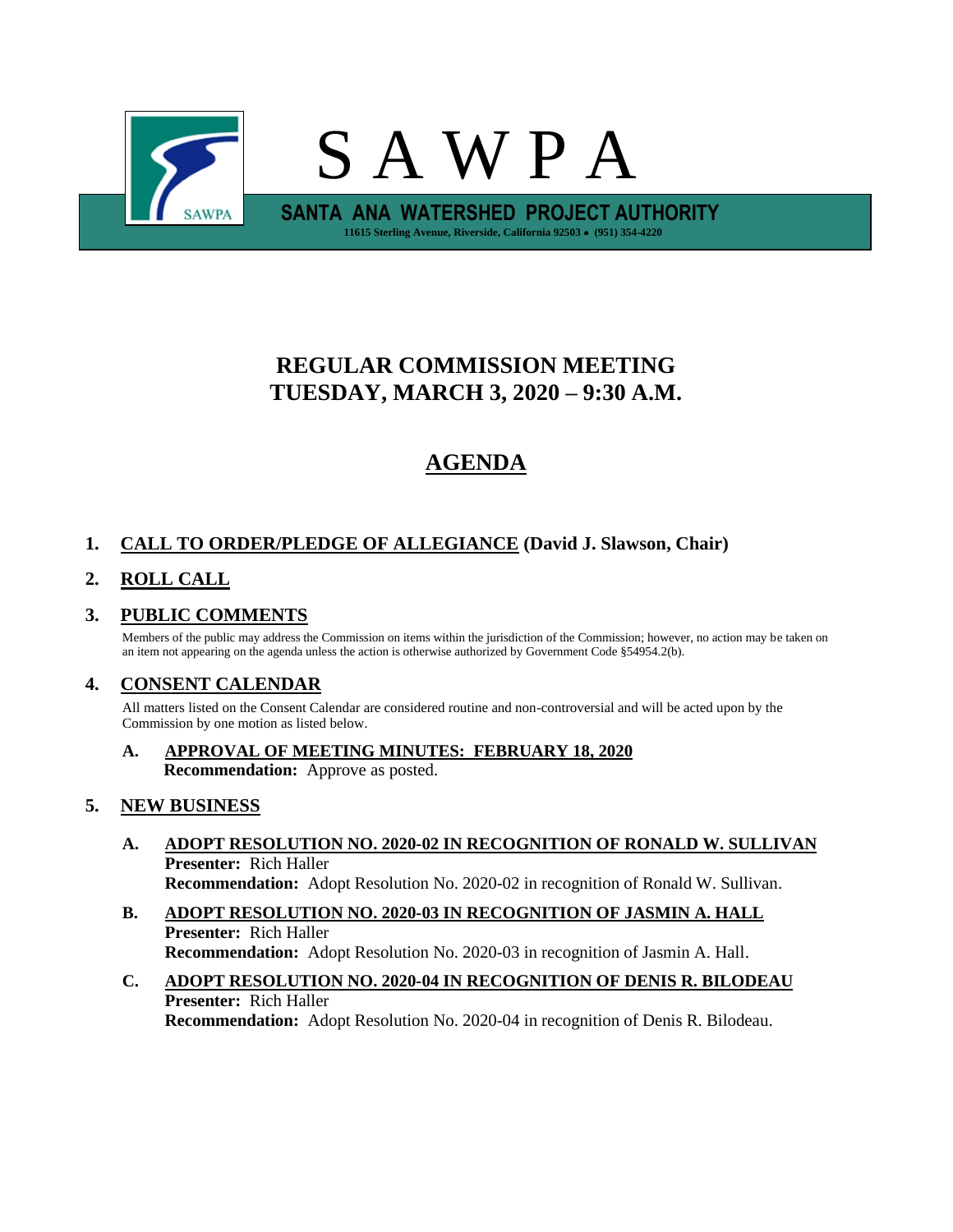SAWPA Commission Regular Meeting Agenda March 3, 2020 Page 2

#### **6. INFORMATIONAL REPORTS**

**Recommendation:** Receive for information.

#### **A. DEMONSTRATION | DROPBOX AGENDA ACCESS**

**B. CHAIR'S COMMENTS/REPORT**

#### **C. COMMISSIONERS' COMMENTS**

#### **D. COMMISSIONERS' REQUEST FOR FUTURE AGENDA ITEMS**

#### **7. CLOSED SESSION**

There were no Closed Session items anticipated at the time of the posting of this agenda.

### **8. ADJOURNMENT**

Americans with Disabilities Act: If you require any special disability related accommodations to participate in this meeting, call (951) 354-4230 or email kberry@sawpa.org. 48-hour notification prior to the meeting will enable staff to make reasonable arrangements to ensure accessibility for this meeting. Requests should specify the nature of the disability and the type of accommodation requested.

Materials related to an item on this agenda submitted to the Commission after distribution of the agenda packet are available for public inspection during normal business hours at the SAWPA office, 11615 Sterling Avenue, Riverside, and available a[t www.sawpa.org,](http://www.sawpa.org/) subject to staff's ability to post documents prior to the meeting.

#### **Declaration of Posting**

I, Kelly Berry, Clerk of the Board of the Santa Ana Watershed Project Authority declare that on February 25, 2020, a copy of this agenda has been uploaded to the SAWPA website a[t www.sawpa.org](http://www.sawpa.org/) and posted at the SAWPA office, 11615 Sterling Avenue, Riverside, California.

 $\sqrt{s}$ 

\_\_\_\_\_\_\_\_\_\_\_\_\_\_\_\_\_\_\_\_\_\_\_\_\_\_\_\_\_\_\_\_\_\_\_\_\_\_\_ Kelly Berry, CMC